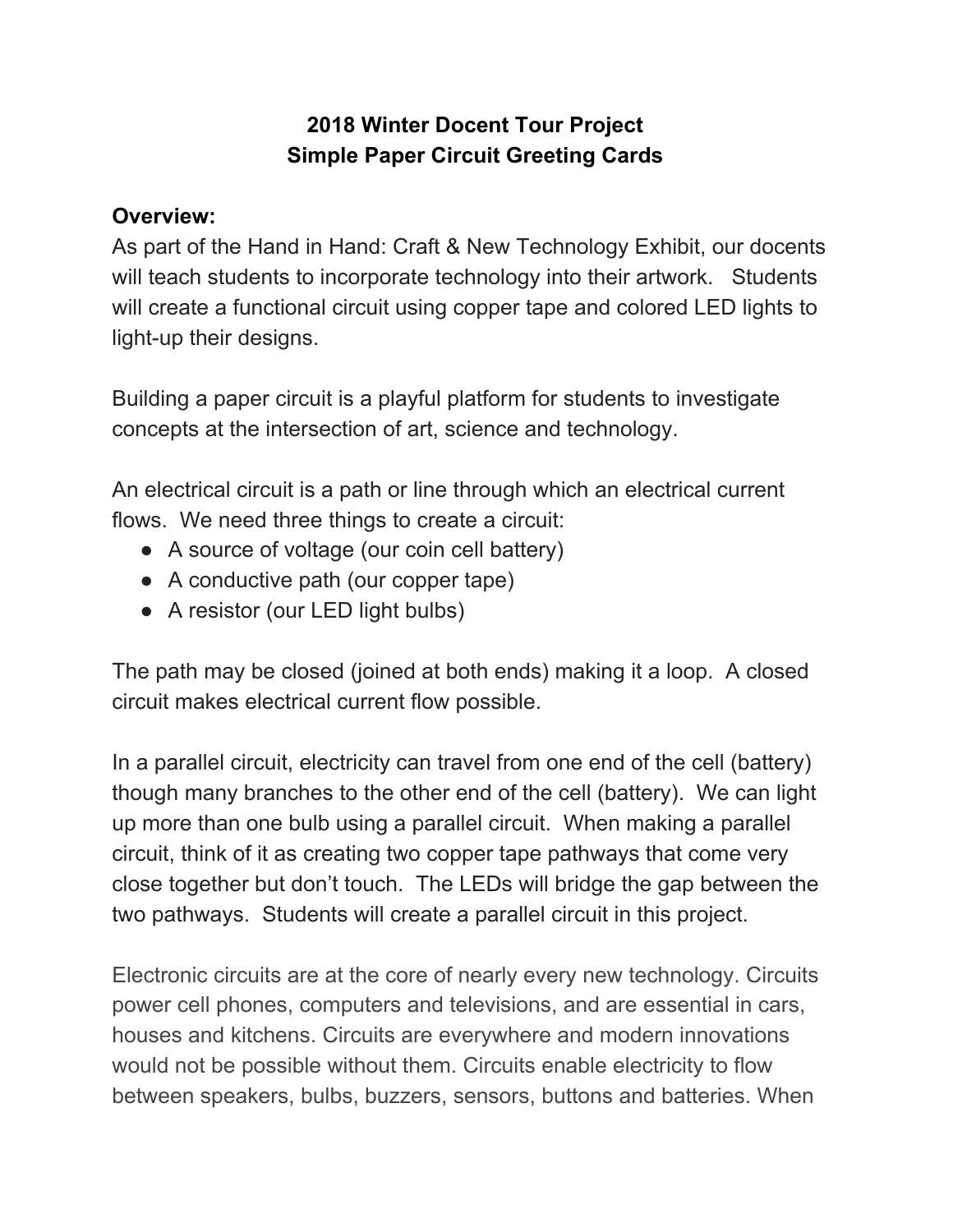engineers design new technologies, they often design and build companion electronic circuits so the technology functions as intended. In this activity, students are reminded about how electronic circuits work and then build their own circuits using simple, easy-to-use materials and provided templates.

## **Student Introduction:**

A very important aspect of engineering is **creativity.** Engineers often need to think creatively in order to dream up the amazing new technologies that have never existed before. It is not possible until you dream it, so today is your chance to think like an engineer and create something special and all your own!

Have you ever wanted to give someone a Valentine's card or a greeting card of some kind, and wanted to *really* impress them?

Do you feel limited or bored with making the same old drawings with pencil, pen or marker?

What if you could use technology to light up your own card? What would you light up?

Well today is your chance to make the best Valentine's Day (or birthday, Arbor Day, holiday, etc.) card ever! In this activity, you will get to design, customize and create your own light-up card that is powered with a mini battery, LEDs (light emitting diodes), and a circuit made of copper tape. Your design is totally up to you, but we'll give you a template for where the light bulbs will go.

Materials:

- Card template
- Pre-cut copper tape (1 short, 1 long per student)
- LED light bulbs (2 per student)
- Paper clip (1 per student)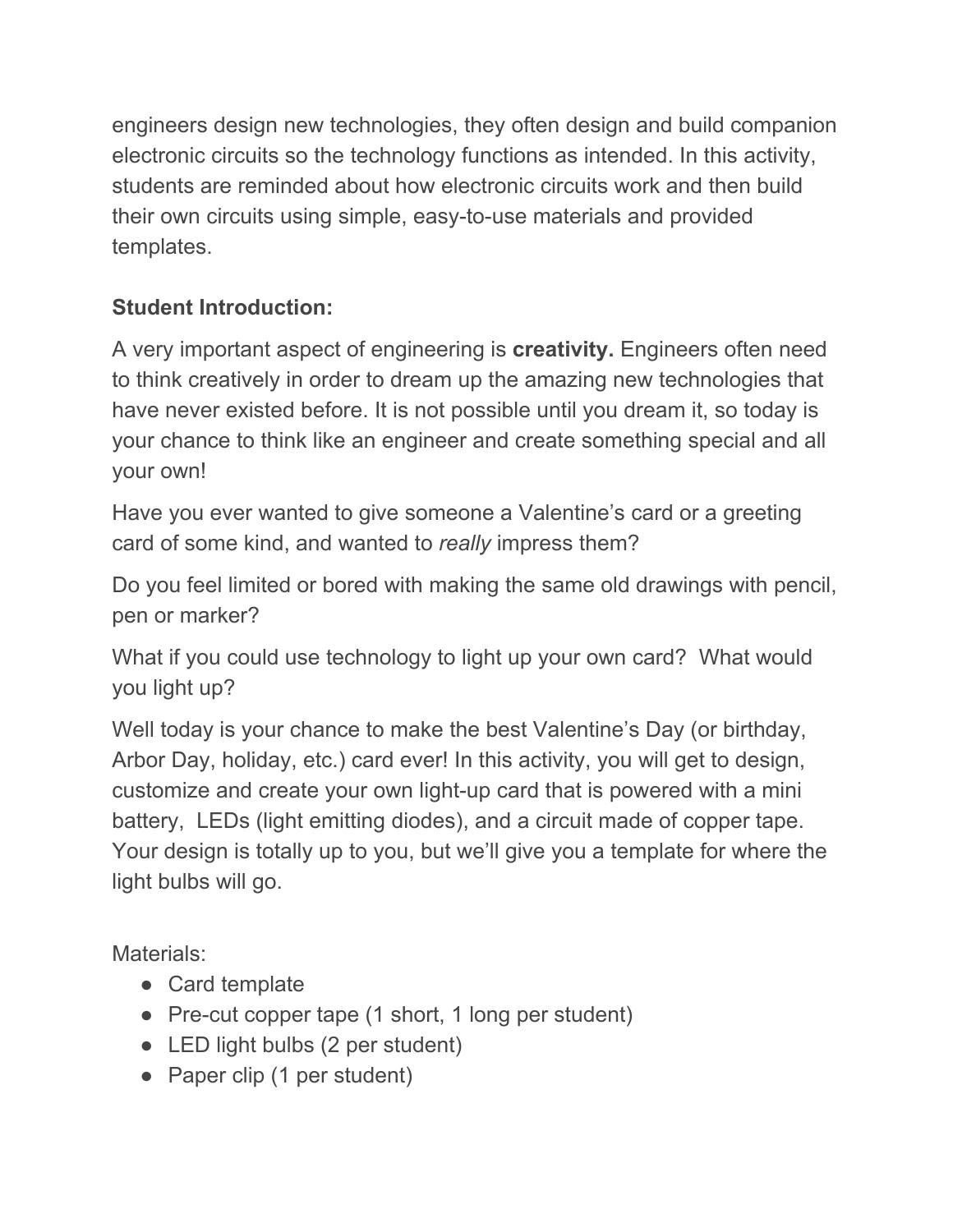- 3 V coin cell battery (1 per student)
- Scotch tape
- Pencils
- Erasers
- Crayons or markers

## Activity:

- 1. Demonstrate how a circuit works with the premade card.
- 2. Distribute parallel circuit paper.
- 3. Ask the students to fold their piece of paper, with the circuit on the inside.
	- a. Can they see the two dots through the paper? This is where the light bulbs will shine through their artwork. Students may choose to design their card horizontally or vertically, but the light bulb placement will remain the same.
	- b. Ask the students to make a light dot where the light bulbs will shine through.
- 4. Show students examples of card ideas. Ask students to use pencils, crayons and markers to design their cards.
- 5. Review the parallel circuit pathway. Notice the positive (+) and negative (-) path, just like the two sides of the battery.
- 6. Distribute copper tape.
- 7. Demonstrate how to apply copper tape. Fold the corners back, then up, to create an angle.



8. As students to carefully peel the backing off the copper tape and place over the black lines.